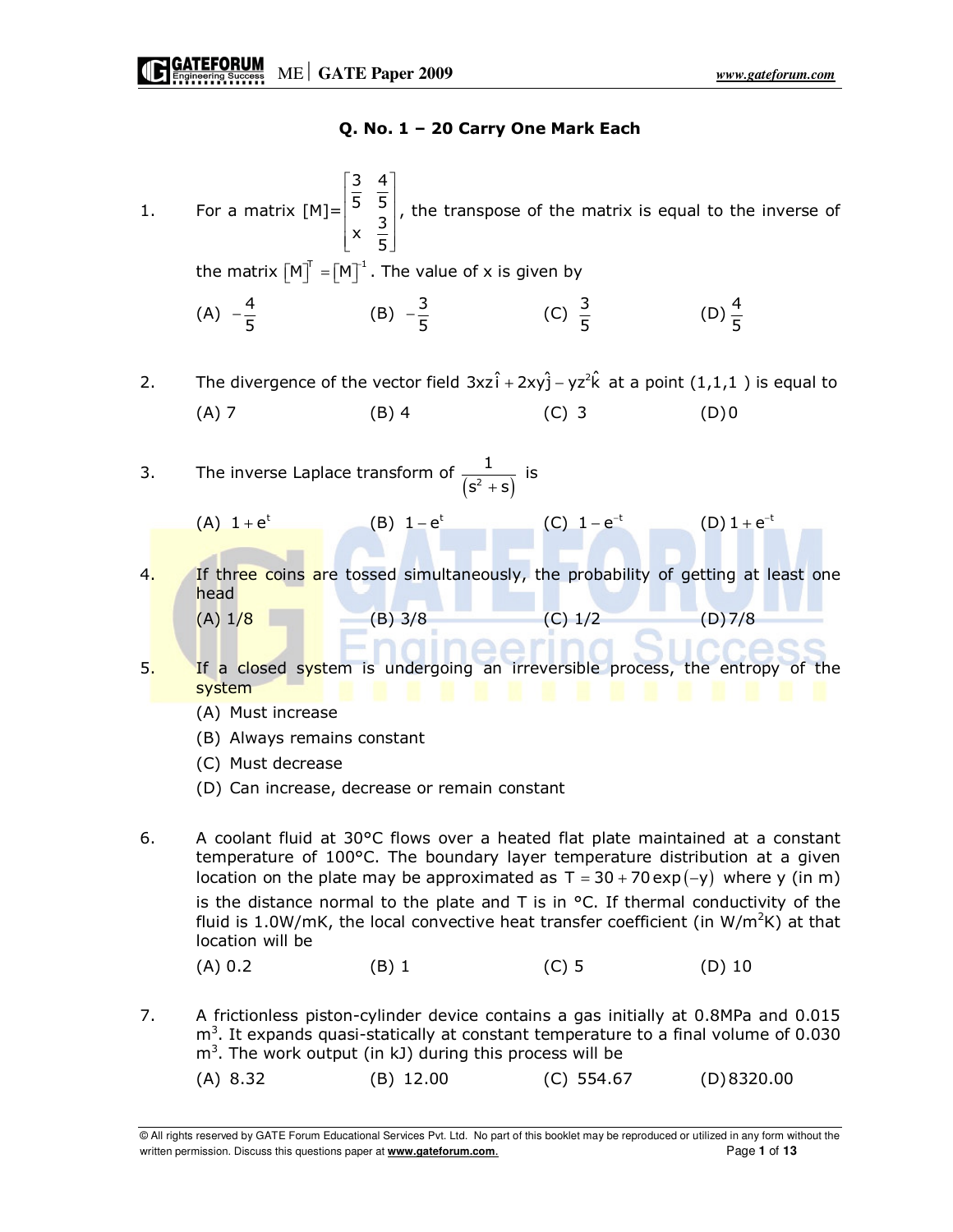8. In an ideal vapour compression refrigeration cycle, the specific enthalpy of refrigerant (in kJ/kg) at the following states is given as:

| Inlet of condenser: 283  |          |            |            |
|--------------------------|----------|------------|------------|
| Exit of condenser:       | -116     |            |            |
| Exit of evaporator: 232  |          |            |            |
| The COP of this cycle is |          |            |            |
| (A) 2.27                 | (B) 2.75 | $(C)$ 3.27 | $(D)$ 3.75 |

9. A compressor undergoes a reversible, steady flow process. The gas at inlet and outlet of the compressor is designated as state 1 and state 2 respectively. Potential and kinetic energy changes are to be ignored. The following notations are used:

v= specific volume and P=pressure of the gas.

 The specific work required to be supplied to the compressor for this gas compression process is

(A) 
$$
\int_{1}^{2} P dv
$$
 (B)  $\int_{1}^{2} v dP$  (C)  $v_1 (P_2 - P_1)$  (D)  $-P_2 (v_1 - v_2)$ 

10. A block weighing 981N is resting on a horizontal surface. The coefficient of friction between the block and the horizontal surface is  $\mu = 0.2$ A vertical cable attached to the block provides partial support as shown. A man can pull horizontally with a force of 100N. What will be the tension, T (in N) in the cable if the man is just able to move the block to the right?



- 11. If the principal stresses in a plane stress problem, are  $\sigma_1 = 100MPa$ ,  $\sigma_2 = 40MPa$ , the magnitude of the maximum shear stress (in MPa) will be (A) 60 (B) 50 (C) 30 (D) 20
- 12. A simple quick return mechanism is shown in the figure. The forward to return ratio of the quick return mechanism is 2:1. If the radius of the crank  $O_1P$  is 125 mm, then the distance 'd' (in mm) between the crank centre to lever pivot centre point should be

© All rights reserved by GATE Forum Educational Services Pvt. Ltd. No part of this booklet may be reproduced or utilized in any form without the written permission. Discuss this questions paper at **www.gateforum.com.** Page 2 of **13**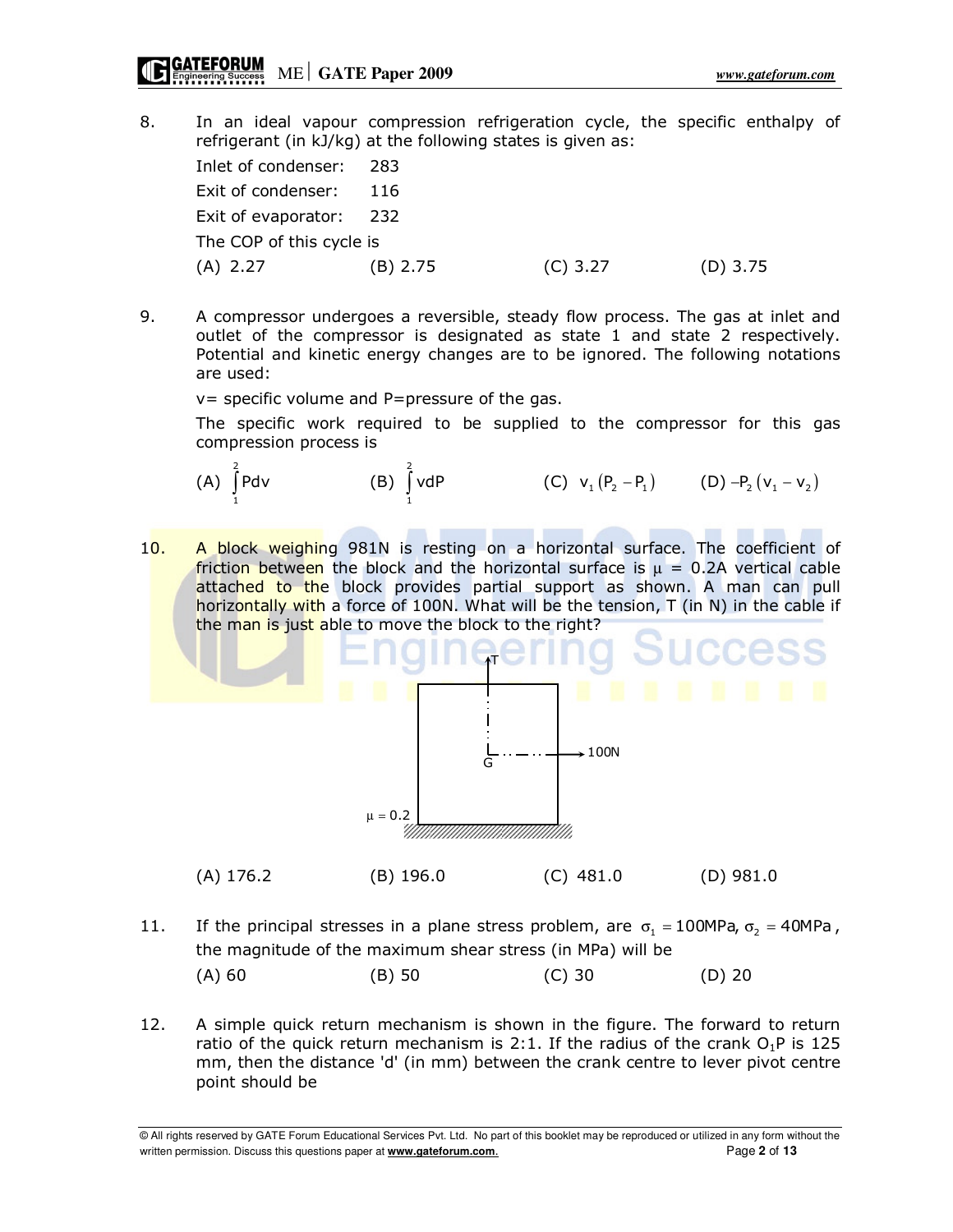91



| $(A)$ 144.3 | $(B)$ 216.5 | $(C)$ 240.0 | $(D)$ 250.0 |
|-------------|-------------|-------------|-------------|
|             |             |             |             |

13. The rotor shaft of a large electric motor supported between short bearings at both deflection of 1.8mm in the middle of the rotor. Assuming the rotor to be perfectly balanced and supported at knife edges at both the ends, the likely critical speed (in rpm) of the shaft is

(A) 350 (B) 705 (C) 2810 (D) 4430

14. A solid circular shaft of diameter d is subjected to a combined bending moment M and torque, T. The material property to be used for designing the shaft using the relation  $\frac{16}{\pi d^3} \sqrt{M^2 + T^2}$  is AND THE REAL

(A) ultimate tensile strength 
$$
(S_u)
$$

\n(B) tensile yield strength  $(S_v)$ 

\n(C) torsional yield strength  $(S_{sv})$ 

\n(D) endurance strength  $(S_e)$ 

- 15. The effective number of lattice points in the unit cell of simple cubic, body centered cubic, and face centered cubic space lattices, respectively, are (A)  $1,2,2$  (B)  $1,2,4$  (C)  $2,3,4$  (D)  $2,4,4$
- 16. Friction at the tool-chip interface can be reduced by (A) decreasing the rake angle (B) increasing the depth of cut (C) decreasing the cutting speed (D) increasing the cutting speed
- 17. Two streams of liquid metal, which are not hot enough to fuse properly, result into a casting defect known as
	- (A) cold shut (B) swell (C) sand wash (D) scab
- 18. The expected time (t<sub>e</sub>) of a PERT activity in terms of optimistic time (t<sub>0</sub>), pessimistic time  $(t<sub>p</sub>)$  and most likely time  $(t<sub>l</sub>)$  is given by

(A) 
$$
t_e = \frac{t_o + 4t_l + t_p}{6}
$$
  
\n(B)  $t_e = \frac{t_o + 4t_p + t_l}{6}$   
\n(C)  $t_e = \frac{t_o + 4t_l + t_p}{3}$   
\n(D)  $t_e = \frac{t_o + 4t_l + t_l}{3}$ 

<sup>©</sup> All rights reserved by GATE Forum Educational Services Pvt. Ltd. No part of this booklet may be reproduced or utilized in any form without the written permission. Discuss this questions paper at **www.gateforum.com.** Page 3 of **13**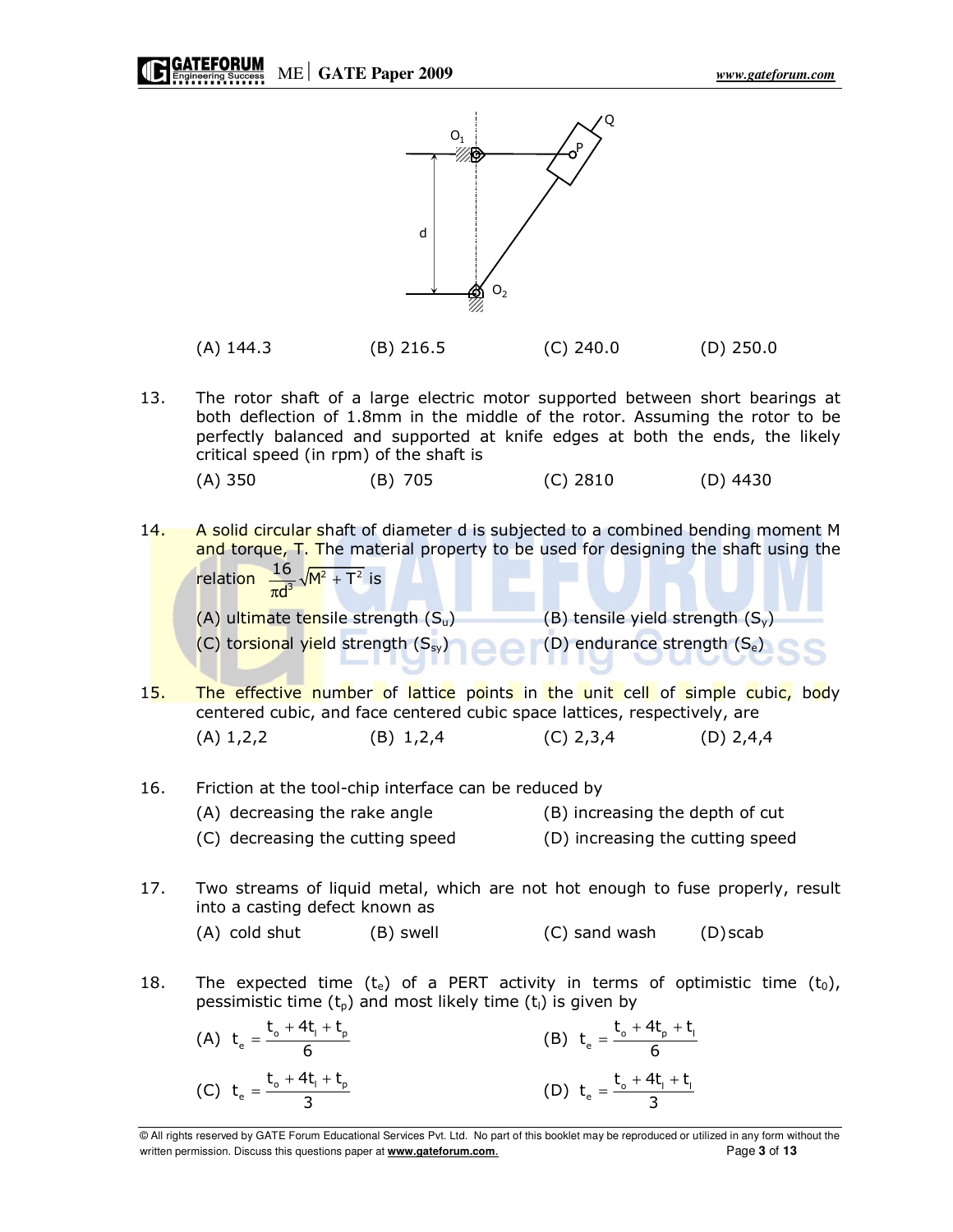- 19. Which of the following is the correct data structure for solid models?
	- (A) solid part  $\rightarrow$  faces  $\rightarrow$  edges  $\rightarrow$  vertices
	- (B) solid part  $\rightarrow$  edges  $\rightarrow$  faces  $\rightarrow$  vertices
	- (C) vertices  $\rightarrow$  edges  $\rightarrow$  faces  $\rightarrow$  solid parts
	- (D) vertices  $\rightarrow$  faces  $\rightarrow$  edges  $\rightarrow$  solid parts
- 20. Which of the following forecasting methods takes a fraction of forecast error into account for the next period forecast?
	- (A) simple average method (B) moving average method
	- (C) weighted moving average method (D) exponential smoothening method

### Q. No. 21 – 56 Carry Two Marks Each

21. An analytic function of a complex variable  $z = x + iy$  is expressed as  $f(z) = u(x, y) + iv(x, y)$  where  $i = \sqrt{-1}$ . If  $u = xy$ , the expression for v should be

(A) 
$$
\frac{(x+y)^2}{2} + k
$$
 (B)  $\frac{x^2 - y^2}{2} + k$  (C)  $\frac{y^2 - x^2}{2} + k$  (D)  $\frac{(x-y)^2}{2} + k$   
22. The solution of  $x \frac{dy}{dx} + y = x^4$  with the condition  $y(1) = \frac{6}{5}$  is  
(A)  $y = \frac{x^4}{5} + \frac{1}{x}$  (B)  $y = \frac{4x^4}{5} + \frac{4}{5x}$  (C)  $y = \frac{x^4}{5} + 1$  (D)  $y = \frac{x^5}{5} + 1$ 

23. A path AB in the form of one quarter of a circle of unit radius is shown in the figure. Integration of  $(x + y)^2$  on path AB traversed in a counter-clockwise sense is Y



- 24. The distance between the origin and the point nearest to it on the surface  $z^2 = 1 + xy$  is
- (A) 1 (B)  $\frac{\sqrt{3}}{2}$ (C)  $\sqrt{3}$  (D) 2

25. The area enclosed between the curves  $y^2 = 4x$  and  $x^2 = 4y$  is (A)  $\frac{16}{3}$ (B) 8 (C)  $\frac{32}{3}$ (D) 16

<sup>©</sup> All rights reserved by GATE Forum Educational Services Pvt. Ltd. No part of this booklet may be reproduced or utilized in any form without the written permission. Discuss this questions paper at **www.gateforum.com.** Page 4 of 13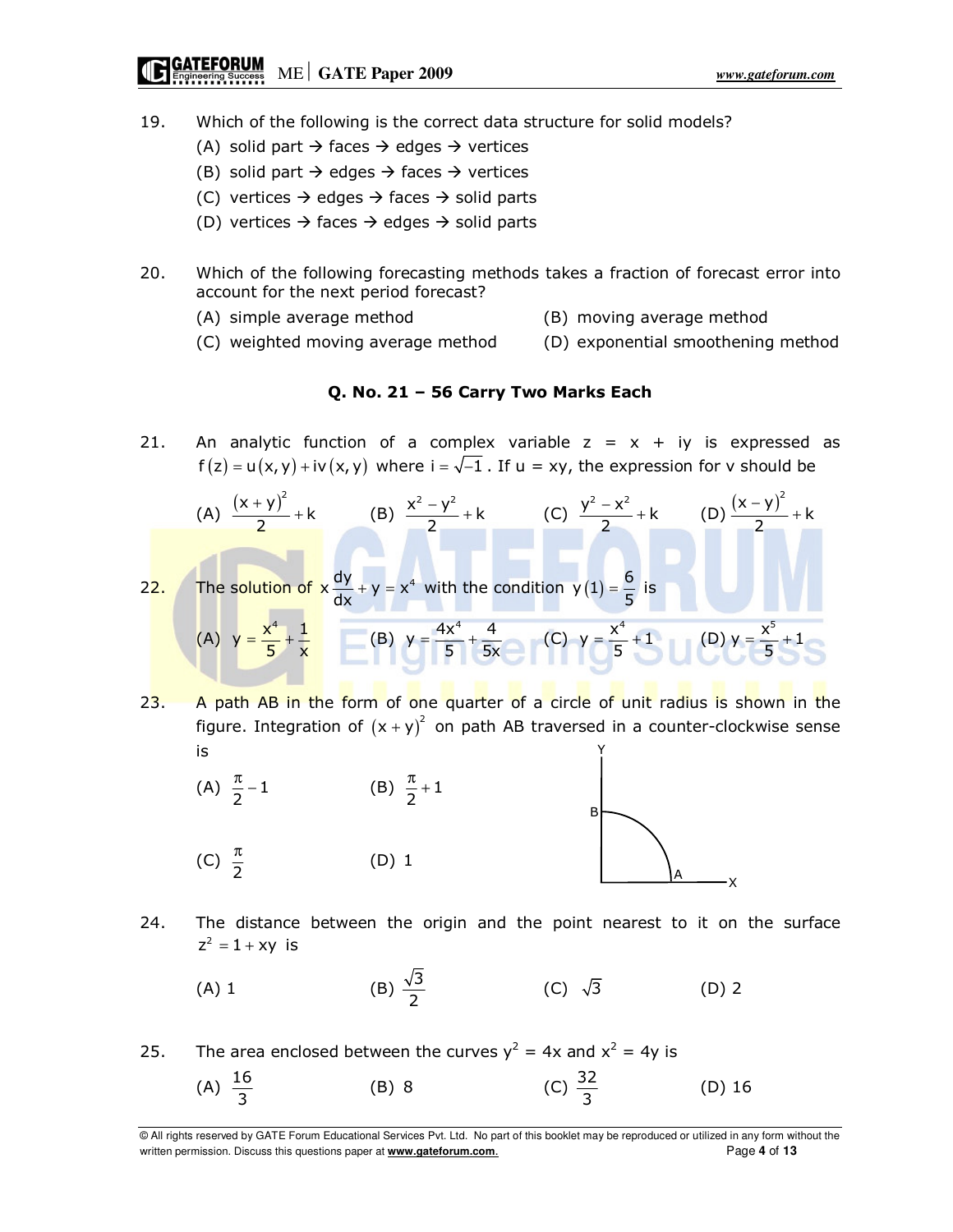- 26. The standard deviation of a uniformly distributed random variable between 0 and  $1$  is
- (A)  $\frac{1}{\sqrt{2}}$  $12$ (B)  $\frac{1}{\sqrt{2}}$ 3 (C)  $\frac{5}{6}$ 12 (D)  $\frac{7}{5}$ 12
- 27. Consider steady, incompressible and irrotational flow through a reducer in a horizontal pipe where the diameter is reduced from 20cm to 10cm. The pressure in the 20cm pipe just upstream of the reducer is 150kPa. The fluid has a vapour pressure of 50kPa and a specific weight of 5  $kN/m<sup>3</sup>$ . Neglecting frictional effects, the maximum discharge (in  $m^3/s$ ) that can pass through the reducer without causing cavitation is

 $(A) 0.05$  (8) 0.16 (C) 0.27 (D) 0.38

28. In a parallel flow heat exchanger operating under steady state, the heat capacity rates (product of specific heat at constant pressure and mass flow rate) of the hot and cold fluid are equal. The hot fluid, flowing at 1kg/s with  $C_p = 4kJ/kgK$ , enters the heat exchanger at 102°C while the cold fluid has an inlet temperature of 15°C. The overall heat transfer coefficient for the heat exchanger is estimated to be 1kW/m<sup>2</sup>K and the corresponding heat transfer surface area is  $5m^2$ . Neglect heat transfer between the heat exchanger and the ambient. The heat exchanger is characterized by the following relation:

 $2\varepsilon = 1 - \exp(-2NTU)$ .

The exit temperature (in °C) for the cold fluid is

29. In an air-standard Otto cycle, the compression ratio is 10. The condition at the beginning of the compression process is 100kPa and 27°C. Heat added at constant volume is 1500kJ/kg, while 700kJ/kg of heat is rejected during the other constant volume process in the cycle. Specific gas constant for air=0.287 kJ/kgK. The mean effective pressure (in kPa) of the cycle is

 $(A) 45$  (B) 55 (C) 65 (D) 75

| $(A)$ 103 | (B) 310 | $(C)$ 515 | $(D)$ 1032 |
|-----------|---------|-----------|------------|
|-----------|---------|-----------|------------|

30. An irreversible heat engine extracts heat from a high temperature source at a rate of 100kW and rejects heat to a sink at a rate of 50kW. The entire work output of the heat engine is used to drive a reversible heat pump operating between a set of independent isothermal heat reservoirs at 17°C and 75°C. The rate (in kW) at which the heat pump delivers heat to its high temperature sink is

$$
(A) 50 \t\t (B) 250 \t\t (C) 300 \t\t (D) 360
$$

31. You are asked to evaluate assorted fluid flows for their suitability in a given laboratory application. The following three flow choices, expressed in terms of the two-dimensional velocity fields in the xy-plane, are made available.

P.  $u = 2y$ ,  $v = -3x$ Q.  $u = 3xy$ ,  $v = 0$ R.  $u = -2x$ ,  $v = 2y$ 

<sup>©</sup> All rights reserved by GATE Forum Educational Services Pvt. Ltd. No part of this booklet may be reproduced or utilized in any form without the written permission. Discuss this questions paper at **www.gateforum.com.** Page 5 of **13**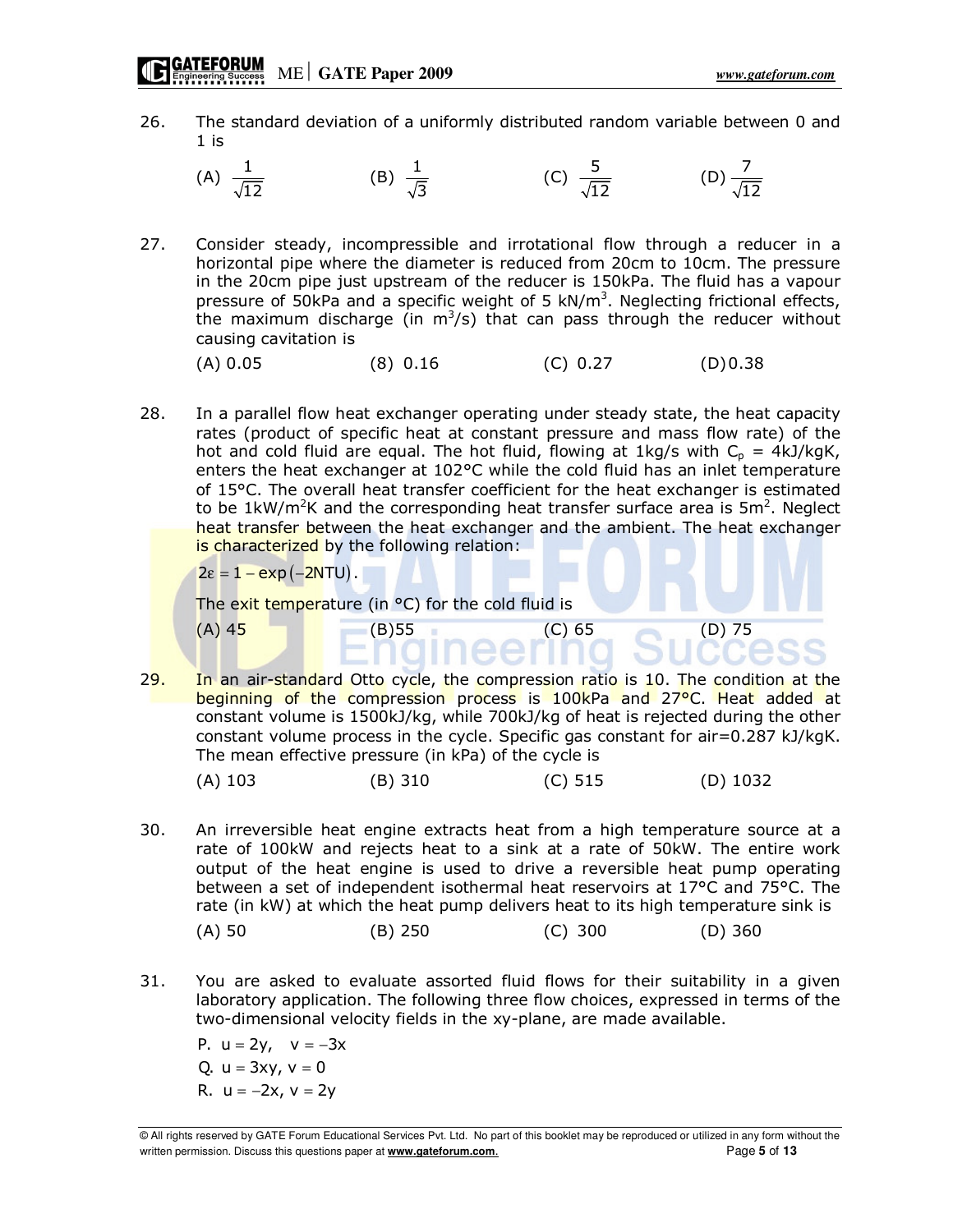Which flow(s) should be recommended when the application requires the flow to be incompressible and irrotational?

 $(A)$  P and R (B) Q (C) Q and R (D) R

- 32. Water at 25°C is flowing through a 1.0km long G.I pipe of 200mm diameter at the rate of  $0.07m^3/s$ . If value of Darcy friction factor for this pipe is 0.02 and density of water is 1000kg/m<sup>3</sup>, the pumping power (in kW) required to maintain the flow is
	- (A) 1.8 (B) 17.4 (C) 20.5 (D) 41.0
- 33. Consider steady-state heat conduction across the thickness in a plane composite wall (as shown in the figure) exposed to convection conditions on both sides.



34. The velocity profile of a fully developed laminar flow in a straight circular pipe, as shown in the figure, is given by the expression  $u(r) = -\frac{R^2}{4} \left( \frac{dp}{dr} \right) \left( 1 - \frac{r^2}{R^2} \right)$  $u(r) = -\frac{R^2}{4\mu} \left( \frac{dp}{dx} \right) \left( 1 - \frac{r^2}{R^2} \right)$ 4 dx R  $=-\frac{R^2}{4\mu}\left(\frac{dp}{dx}\right)\left(1-\frac{r^2}{R^2}\right)$  where

dp  $\frac{dP}{dx}$  is a constant. The average velocity of fluid in the pipe is



© All rights reserved by GATE Forum Educational Services Pvt. Ltd. No part of this booklet may be reproduced or utilized in any form without the written permission. Discuss this questions paper at **www.gateforum.com.** Page 6 of 13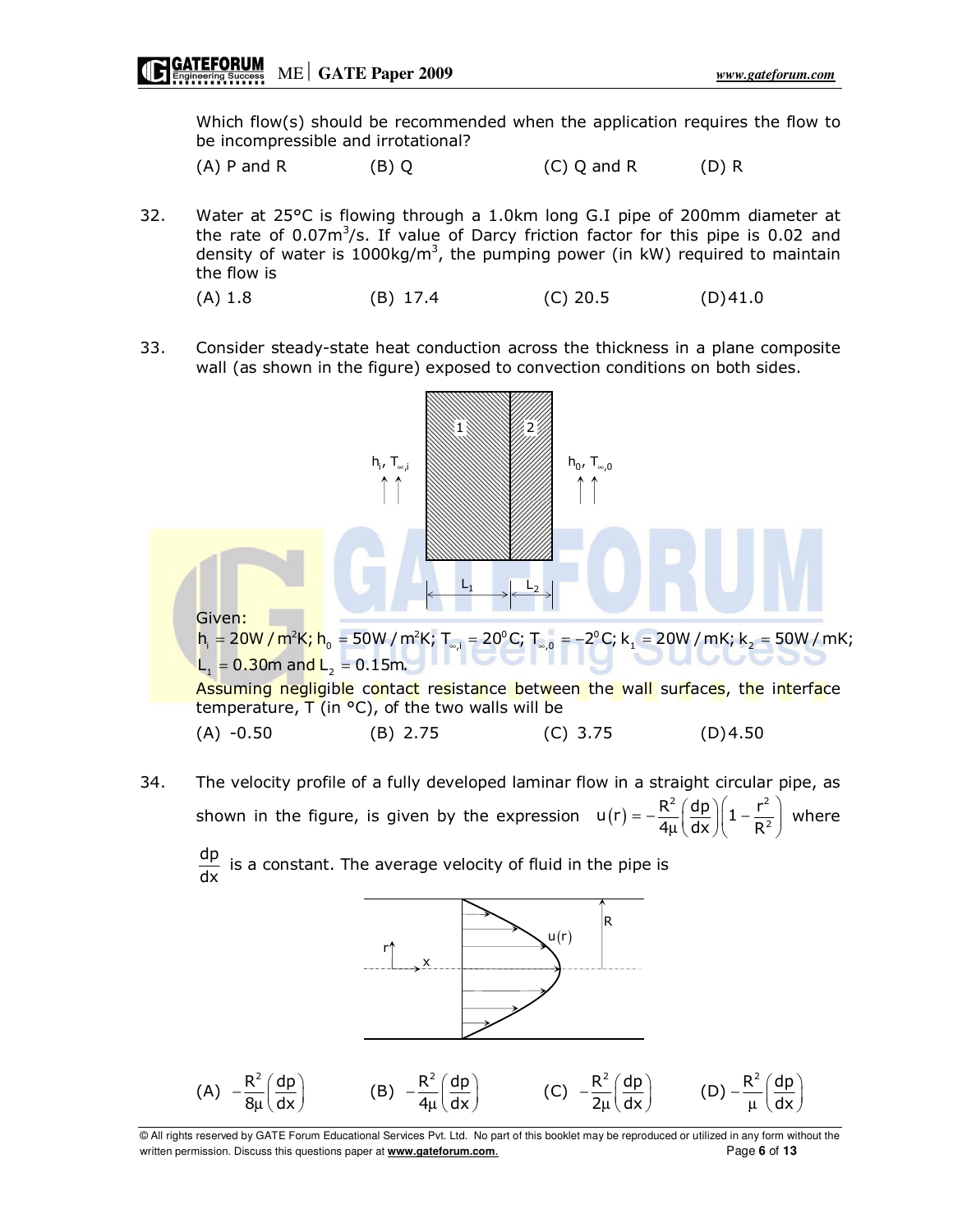35. A solid shaft of diameter, d and length L is fixed at both the ends. A torque,  $T_0$  is applied at a distance, L/4 from the left end as shown in the figure given below



The maximum shear stress in the shaft is



36. An epicyclic gear train is shown schematically in the adjacent figure

The sun gear 2 on the input shaft is a 20 teeth external gear. The planet gear 3 is a 40 teeth external gear. The ring gear 5 is a 100 teeth internal gear. The ring gear  $5$  is fixed and the gear 2 is rotating at 50 rpm ccw (ccw=counter-clockwise and cw=clockwise)

The arm 4 attached to the output shaft will rotate at



(A) 10 rpm ccw  $(B)$  10 rpm cw  $(C)$  12 rpm cw  $(D)$  12 rpm ccw

37. A forged steel link with uniform diameter of 30mm at the centre is subjected to an axial force that varies from 40kN in compression to 160kN in tension. The tensile  $(S_u)$ , yield  $(S_v)$  and corrected endurance  $(S_e)$  strengths of the steel material are 600MPa, 420MPa and 240MPa respectively. The factor of safety against fatigue endurance as per Soderberg's criterion is

(A) 1.26 (B) 1.37 (C) 1.45 (D) 2.00

© All rights reserved by GATE Forum Educational Services Pvt. Ltd. No part of this booklet may be reproduced or utilized in any form without the written permission. Discuss this questions paper at **www.gateforum.com.** Page **7** of **13**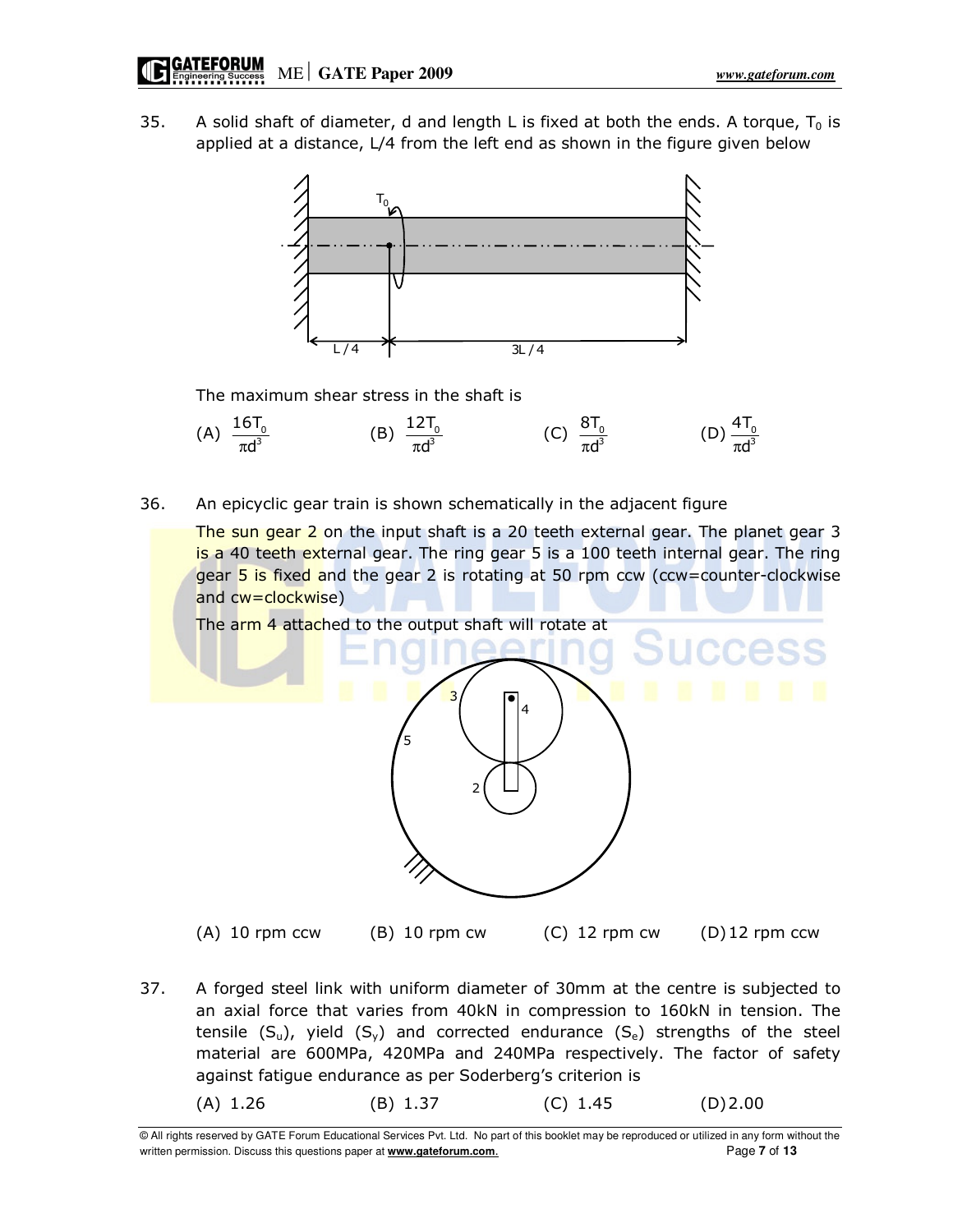38. An automotive engine weighing 240kg is supported on four springs with linear characteristics. Each of the front two springs have a stiffness of 16MN/m while the stiffness of each rear spring is 32MN/m. The engine speed (in rpm), at which resonance is likely to occur, is

(A) 6040 (B) 3020 (C) 1424 (D) 955

39. A vehicle suspension system consists of a spring and a damper. The stiffness of the spring is 3.6kN/m and the damping constant of the damper is 400Ns/m. If the mass is 50kg, then the damping factor (d) and damped natural frequency  $(f_n)$ , respectively, are

| $(A)$ 0.471 and 1.19Hz | (B) 0.471 and 7.48Hz   |
|------------------------|------------------------|
| $(C)$ 0.666 and 1.35Hz | $(D)$ 0.666 and 8.50Hz |

40. A frame of two arms of equal length L is shown in the adjacent figure. The flexural rigidity of each arm of the frame is EI. The vertical deflection at the point of application of load P is



41. A uniform rigid rod of mass M and length L is hinged at one end as shown in the adjacent figure. A force P is applied at a distance of 2L/3 from the hinge so that the rod swings to the right. The reaction at the hinge is

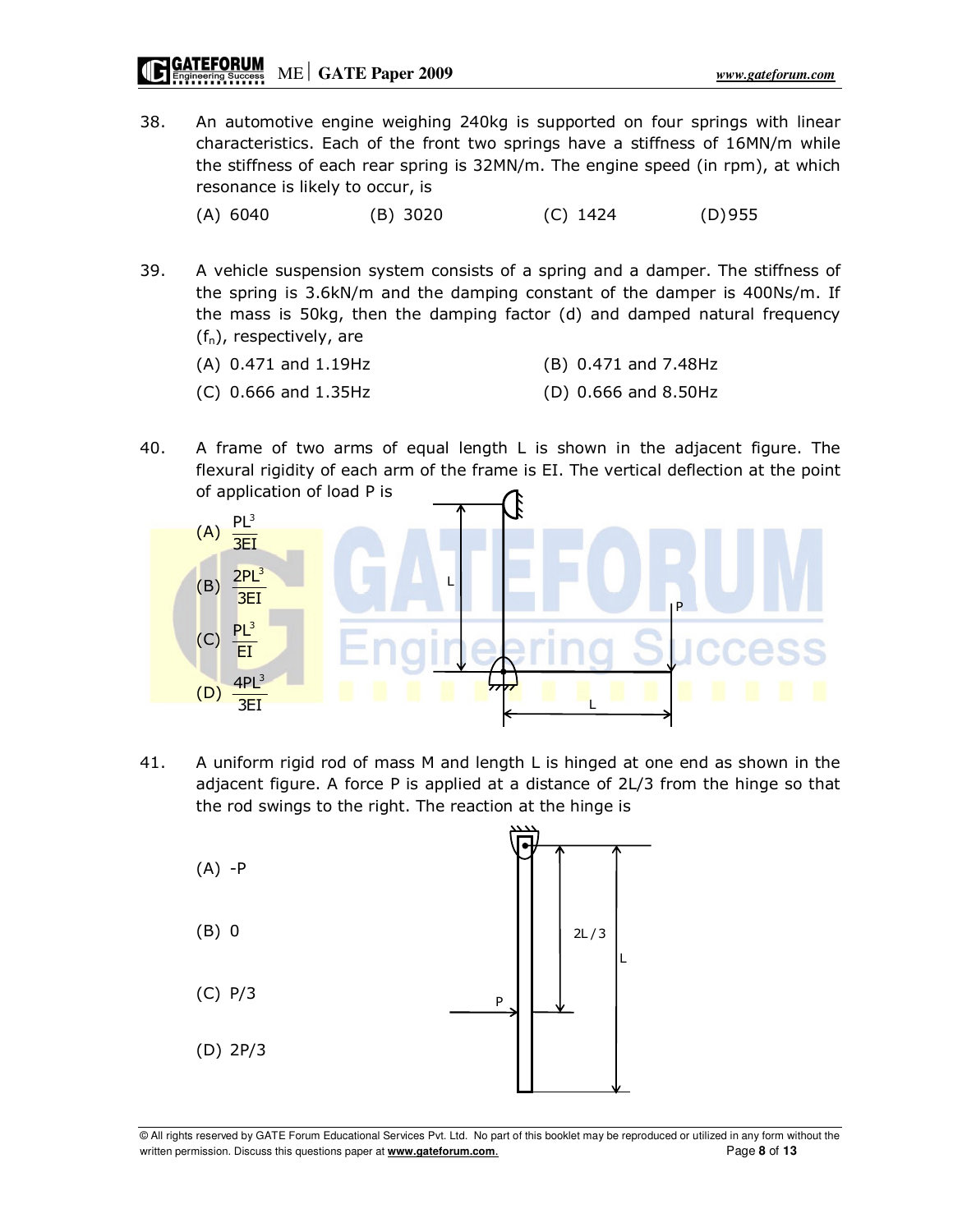42. Match the approaches given below to perform stated kinematics / dynamics analysis of machine.

| <b>Analysis</b>                 | <b>Approach</b>            |
|---------------------------------|----------------------------|
| P. Continuous relative rotation | 1. D' Alembert's principle |
| Q. Velocity and acceleration    | 2. Grubler's criterion     |
| R. Mobility                     | 3. Grashoff's law          |
| S. Dynamic-static analysis      | 4. Kennedy's theorem       |
| $(A)$ P-1,Q-2,R-3,S-4           | $(B)$ P-3, Q-4, R-2, S-1   |
| $(C)$ P-2, Q-3, R-4, S-1        | (D) P-4,Q-2,R-1,S-3        |

43. A company uses 2555 units of an item annually. Delivery lead time is 8 days. The recorder point (in number of units) to achieve optimum inventory is

(A) 7 (B) 8 (C) 56 (D) 60

44. Consider the following Linear Programming Problem (LPP):

Maximize  $z = 3x_1 + 2x_2$ Subject to  $x_1 \leq 4$  $x_2 \leq 6$  $3x_1 + 2x_2 \le 18$  $x_1 \ge 0, x_2 \ge 0$ ≤

- (A) The LPP has a unique optimal solution
- (B) The LPP is infeasible
- (C) The LPP is unbounded
- (D) The LPP has multiple optimal solutions
- 45. Six jobs arrived in a sequence as given below:

| <b>Jobs</b> | <b>Processing Time (days)</b> |
|-------------|-------------------------------|
|             | 4                             |
| Н           | 9                             |
| Ш           | 5                             |
| IV          | 10                            |
|             | 6                             |
| VT          | 8                             |

Average flow time (in days) for the above jobs using Shortest Processing Time rule is

(A) 20.83 (B) 23.16 (C) 125.00 (D) 139.00

© All rights reserved by GATE Forum Educational Services Pvt. Ltd. No part of this booklet may be reproduced or utilized in any form without the written permission. Discuss this questions paper at **www.gateforum.com.** Page 9 of 13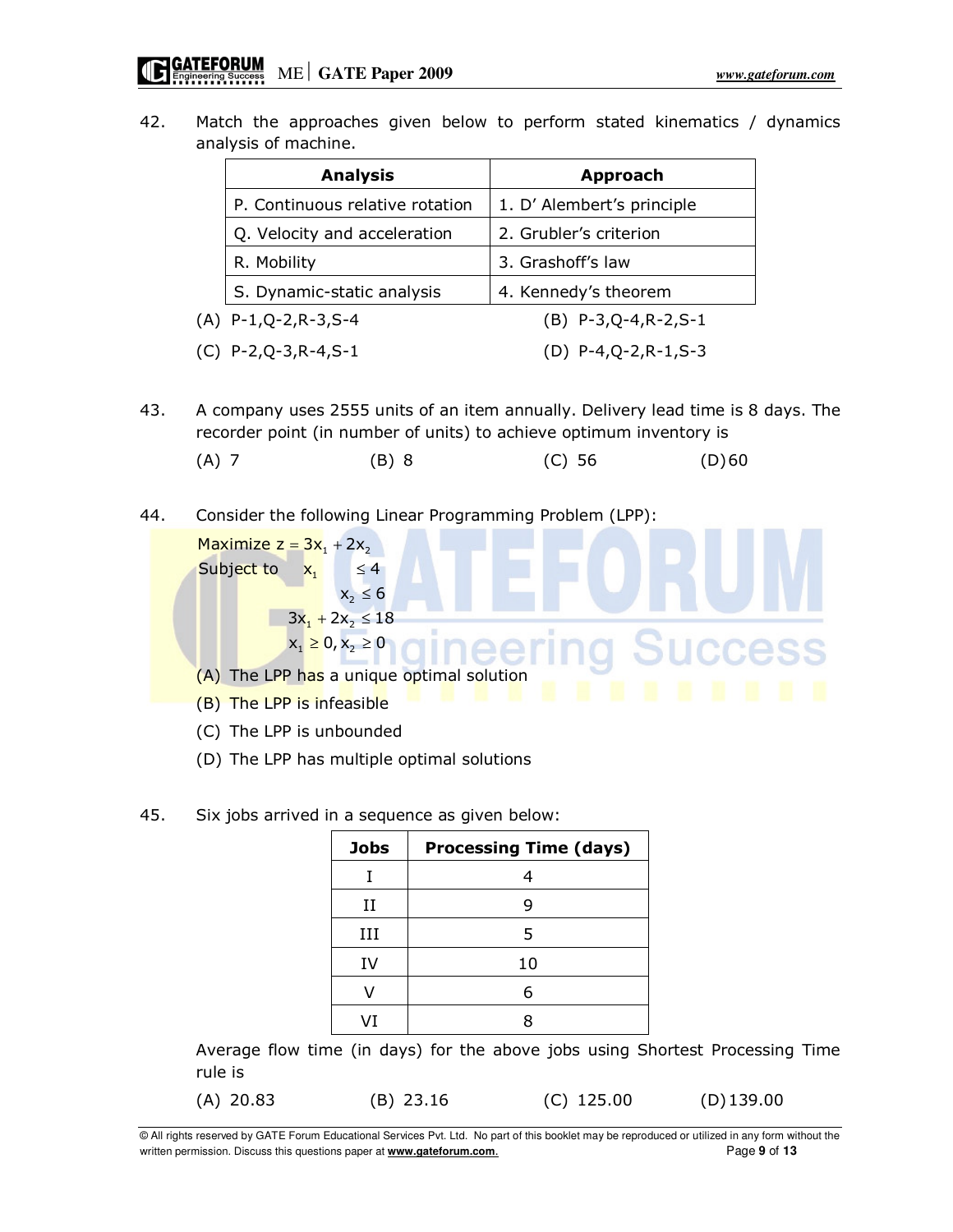46. Minimum shear strain in orthogonal turning with a cutting tool of zero rake angle is

(A) 0.0 (B) 0.5 (C) 1.0 (D) 2.0

47. Electrochemical machining is performed to remove material from an iron surface of 20mm×20mm under the following conditions:

| Inter electrode gap                      |             | $= 0.2$ mm         |           |         |
|------------------------------------------|-------------|--------------------|-----------|---------|
| Supply voltage (DC)                      |             | $=12V$             |           |         |
| Specific resistance of electrolyte       |             | $=2\Omega$ cm      |           |         |
| Atomic weight of Iron                    |             | $= 55.85$          |           |         |
| Valency of Iron                          |             | $= 2$              |           |         |
| Faraday's constant                       |             | $= 96540$ Coulombs |           |         |
| The material removal rate (in $g/s$ ) is |             |                    |           |         |
| (A) 0.3471                               | 3.471<br>B) |                    | (C) 34.71 | 347.1 ( |

### 48. Match the following



49. What are the upper and lower limits of the shaft represented by 60  $f_8$ ? Use the following data:

Diameter 60 lies in the diameter step of 50-80mm

Fundamental tolerance unit, i, in  $\mu$ m=0.45D<sup>1/3</sup>+0.001D, where D is the representative size in mm;

Tolerance value for IT8=25i. Fundamental deviation for 'f' shaft =  $-5.5D^{0.41}$ 

- $(A)$  Lower limit = 59.924mm, Upper Limit = 59.970mm
- $(B)$  Lower limit = 59.954mm, Upper Limit = 60.000mm
- (C) Lower limit =  $59.970$ mm, Upper Limit =  $60.016$ mm
- (D) Lower limit =  $60.000$ mm, Upper Limit =  $60.046$ mm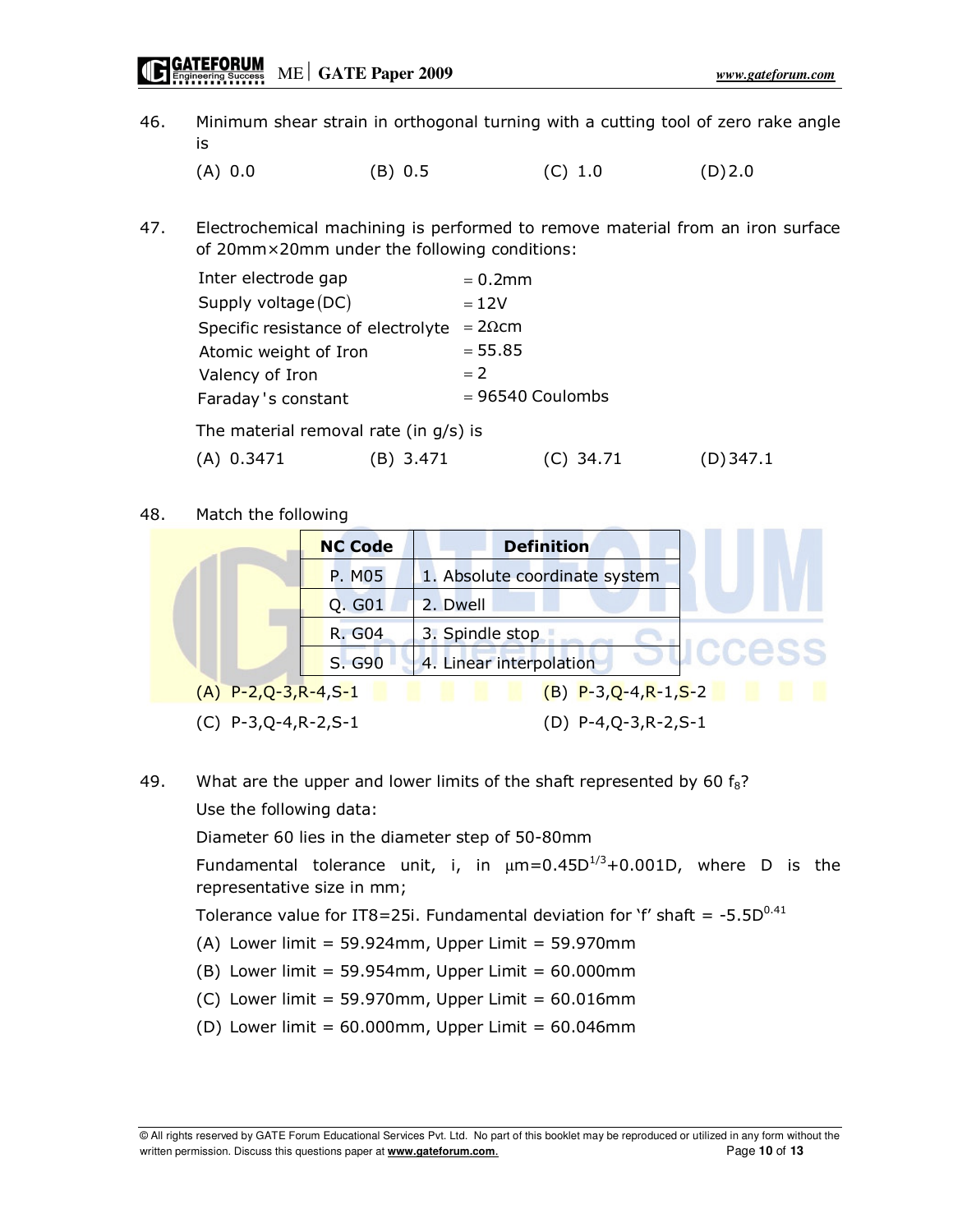| 50.<br>Match the items in Column I and Column II. |  |
|---------------------------------------------------|--|
|---------------------------------------------------|--|

| <b>Column I</b>          | Column II                               |
|--------------------------|-----------------------------------------|
| P. Metallic Chills       | 1. Support for the core                 |
| Q. Metallic Chaplets     | 2. Reservoir of the molten metal        |
| R. Riser                 | 3. Control cooling of critical sections |
| S. Exothermic Padding    | 4. Progressive solidification           |
| $(A)$ P-1, Q-3, R-2, S-4 | $(B)$ P-1, Q-4, R-2, S-3                |
| $(C)$ P-3,Q-4,R-2,S-1    | $(D)$ P-4, Q-1, R-2, S-3                |

## Common Data Questions: 51 & 52

The inlet and the outlet conditions of stream for an adiabatic steam turbine are as indicated in the notations are as usually followed



51. If mass flow rate of steam through the turbine is 20kg/s, the power output of the turbine (in MW) is

| $(A)$ 12.157 | $(B)$ 12.941 | $(C)$ 168.001 | $(D)$ 168.785 |
|--------------|--------------|---------------|---------------|
|--------------|--------------|---------------|---------------|

52. Assume the above turbine to be part of a simple Rankine cycle. The density of water at the inlet to the pump is  $1000 \text{kg/m}^3$ . Ignoring kinetic and potential energy effects, the specific work (in kJ/kg) supplied to the pump is

(A) 0.293 (B) 0.351 (C) 2.930 (D) 3.510

## Common Data Questions: 53 & 54

Radiative heat transfer is intended between the inner surfaces of two very large isothermal parallel metal plates. While the upper plate (designated as plate 1) is a black surface and is the warmer one being maintained at 727ºC, the lower plate (plate 2) is a diffuse and gray surface with an emissivity of 0.7 and is kept at 227ºC. Assume that the surfaces are sufficiently large to form a two-surface enclosure and steady state conditions to exist. Stefan Boltzmann constant is given as  $5.67\times10^{-8}$ W/m<sup>2</sup>K<sup>4</sup>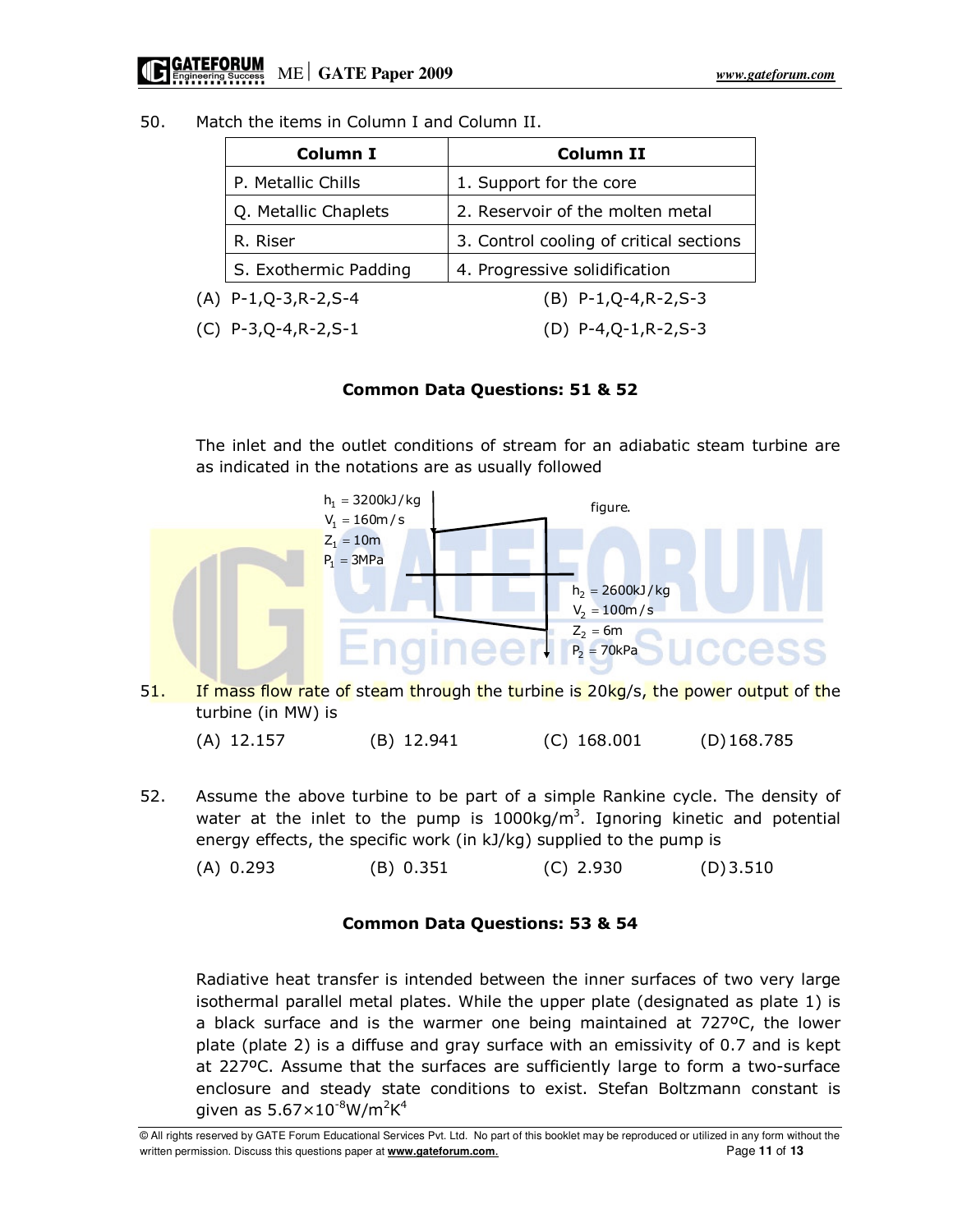# ME **GATE Paper 2009** *www.gateforum.com*

53. The irradiation (in  $kW/m^2$ ) for the upper plate (plate 1) is

| $(A)$ 2.5 | $(B)$ 3.6 | $(C)$ 17.0 | $(D)$ 19.5 |
|-----------|-----------|------------|------------|
|-----------|-----------|------------|------------|

54. If plate 1 is also a diffuse and gray surface with an emissivity value of 0.8, the net radiation heat exchange (in  $kW/m^2$ ) between plate 1 and plate 2 is

(A) 17.0 (B) 19.0 (C) 23.0 (D) 31.7

### Common Data Questions: 55 & 56

Consider the following PERT network:



The optimistic time, most likely time and pessimistic time of all the activities are given in the table below

|     | <b>Activity</b> | <b>Optimistic</b><br>time (days) | <b>Most likely</b><br>time (days)                      | <b>Pessimistic</b><br>time (days) |
|-----|-----------------|----------------------------------|--------------------------------------------------------|-----------------------------------|
|     | $1 - 2$         |                                  | $\overline{2}$                                         | 3                                 |
|     | $1 - 3$         | 5                                | 6                                                      | 7                                 |
|     | $1 - 4$         | 3                                | 5                                                      | 7                                 |
|     | $2 - 5$         | 5                                | 7                                                      | 9                                 |
|     | $3 - 5$         | 2                                | 4                                                      | 6                                 |
|     | $5-6$           | $\overline{4}$                   | 5                                                      | 6                                 |
|     | $4 - 7$         | 4                                | 6                                                      | 8                                 |
|     | $6 - 7$         | 2                                | 3                                                      | 4                                 |
| 55. |                 |                                  | The critical path duration of the network (in days) is |                                   |

|     | $(A)$ 11                                       | $(B)$ 14 | $(C)$ 17 | $(D)$ 18 |
|-----|------------------------------------------------|----------|----------|----------|
| 56. | The standard deviation of the critical path is |          |          |          |

(A) 0.33 (B) 0.55 (C) 0.77 (D) 1.66

© All rights reserved by GATE Forum Educational Services Pvt. Ltd. No part of this booklet may be reproduced or utilized in any form without the written permission. Discuss this questions paper at **www.gateforum.com.** example and the example of 13 of 13